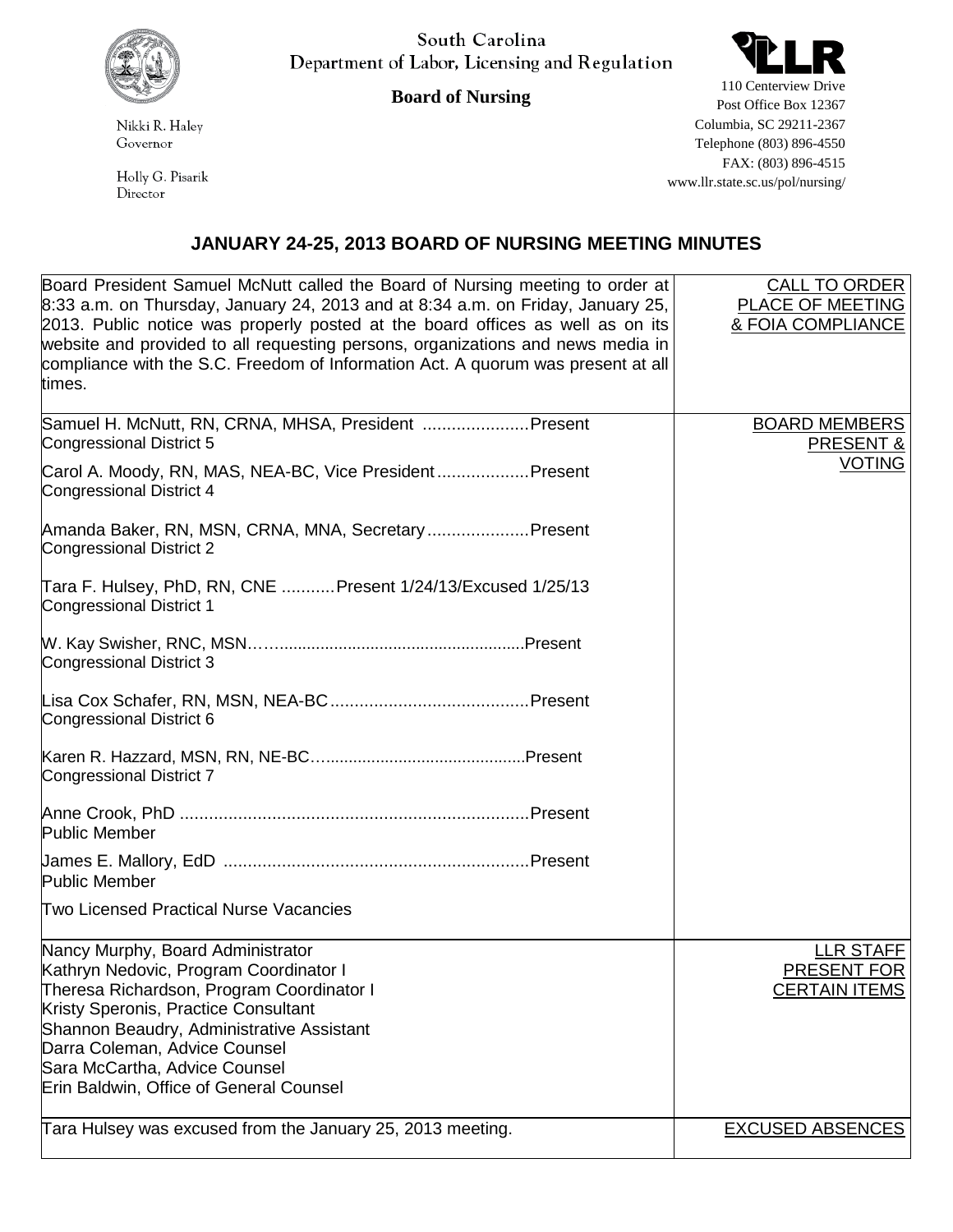| The Consent Agenda for the January 24-25, 2013 Board of Nursing Meeting was<br>presented for the Board's review and approval/acceptance as information.                     | APPROVAL OF CONSENT<br><b>AGENDA</b> |
|-----------------------------------------------------------------------------------------------------------------------------------------------------------------------------|--------------------------------------|
| Trident Technical College --<br>a) For Acceptance:<br>Notification of Proposed Nursing Division Organizational<br>Change                                                    |                                      |
| b) For Information: VHA Policies for Nursing Practice/ VA<br><b>APRN Policies</b>                                                                                           |                                      |
| c) For Information: Ready or Not? Protecting the Public's<br>Health From Diseases, Disasters, and Bioterrorism -<br><b>Trust for America's Health</b>                       |                                      |
| d) For Information: National Nursing Licensure v. State<br>Licensure for Healthcare Professionals                                                                           |                                      |
| e) For Information: Telehealth Legal and Regulatory<br>Module                                                                                                               |                                      |
| For Information: Budget (on table)<br>f                                                                                                                                     |                                      |
| A motion was made by Tara Hulsey to approve the Consent Agenda as presented.<br>Kay Swisher seconded the motion. The motion carried unanimously.                            | <b>MOTION</b>                        |
| The January 24-25, 2013 Board of Nursing Meeting Regular Agenda was<br>presented for the Board's review and approval.                                                       | APPROVAL OF AGENDA                   |
| A motion was made by Kay Swisher to approve the Regular Agenda as<br>presented. Amanda Baker seconded the motion. The motion carried unanimously.                           | <b>MOTION</b>                        |
| The November 29-30, 2012 regular Board Meeting minutes were presented for the<br>Board's review and approval.                                                               | <b>APPROVAL OF MINUTES</b>           |
| A motion was made by Tara Hulsey to approve the November 29-30, 2012<br>meeting minutes as presented. Karen Hazzard seconded the motion. The motion<br>carried unanimously. | <b>MOTION</b>                        |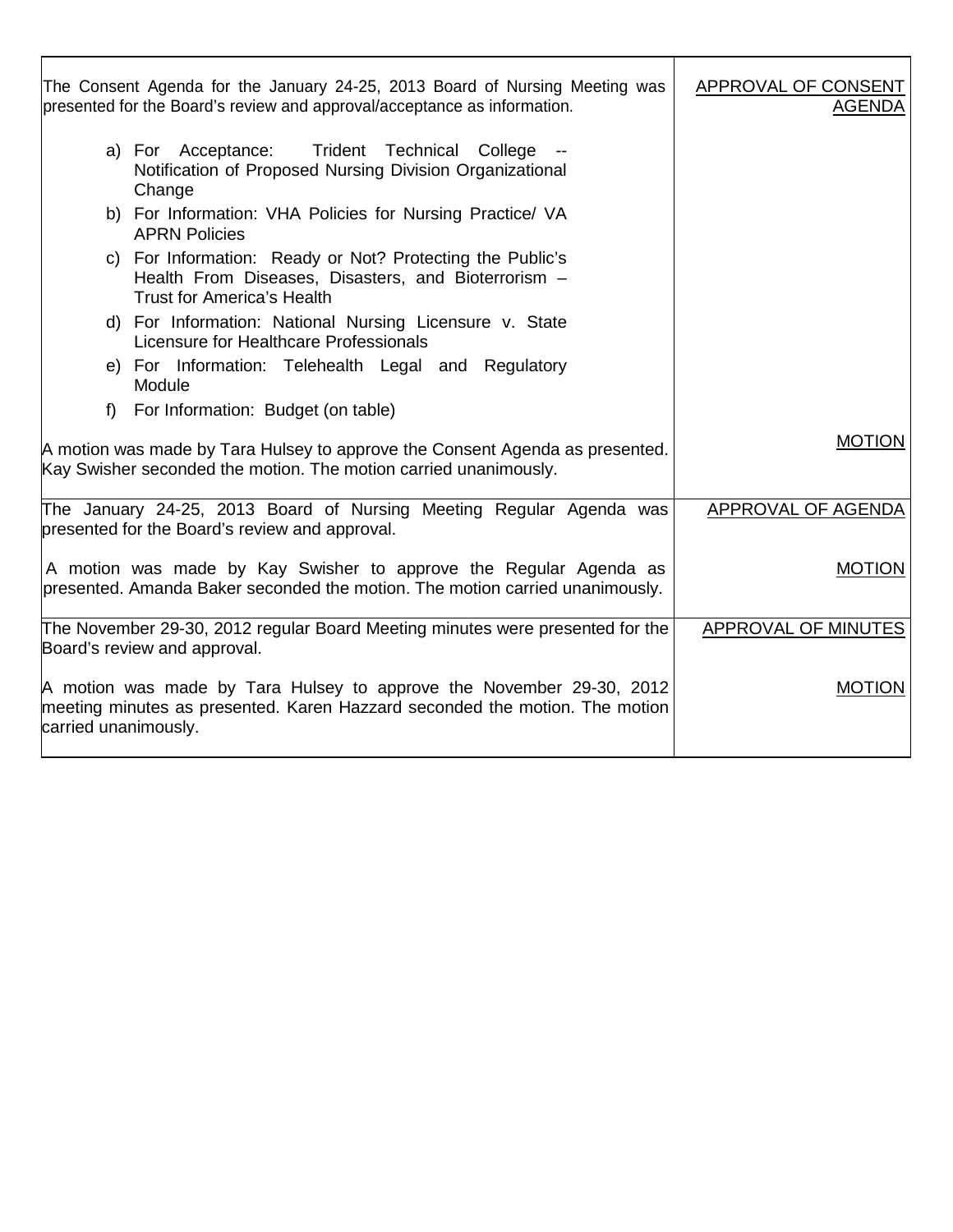| Mark Sanders, Chief Investigator for the Office of Investigations and Enforcement<br>(OIE) presented the Investigative Review Committee (IRC) Report with<br>recommendations from its meetings held since the November 2012 Board<br>meeting. The Disciplinary Sanctions Guidelines Matrix is used by the IRC in<br>making these recommendations.                        | OFFICE OF<br><b>INVESTIGATON AND</b><br><b>ENFORCEMENT (OIE)</b><br><b>INVESTIGATIVE REVIEW</b><br><b>COMMITTEE (IRC)</b><br><b>REPORT</b> |
|--------------------------------------------------------------------------------------------------------------------------------------------------------------------------------------------------------------------------------------------------------------------------------------------------------------------------------------------------------------------------|--------------------------------------------------------------------------------------------------------------------------------------------|
| A motion was made by Amanda Baker to approve 23 cases for Dismissal as<br>recommended by the Investigative Review Committee (IRC). Tara Hulsey<br>seconded the motion. The motion carried unanimously.                                                                                                                                                                   | <b>MOTION</b>                                                                                                                              |
| A motion was made by Lisa Cox Schafer to approve 2 cases for Dismissal –<br>Cease and Desist as recommended by the Investigative Review Committee (IRC).<br>Carol Moody seconded the motion. The motion carried unanimously.                                                                                                                                             | <b>MOTION</b>                                                                                                                              |
| A motion was made by Carol Moody to approve 66 cases for Formal Complaint as<br>recommended by the Investigative Review Committee (IRC). Tara Hulsey<br>seconded the motion. The motion carried unanimously.                                                                                                                                                             | <b>MOTION</b>                                                                                                                              |
| A motion was made by Kay Swisher to approve 5 cases for dismissal with a Letter<br>of Caution as recommended by the Investigative Review Committee (IRC).<br>Amanda Baker seconded the motion. The motion carried unanimously.                                                                                                                                           | <b>MOTION</b>                                                                                                                              |
| Mr. Sanders stated that there are no new OIE statistics to report at this time<br>because when the report was prepared it was still within the $4th$ quarter of 2012.<br>The Board of Nursing statistics through the $4th$ quarter of 2012 will be provided at<br>the March 2013 meeting. Mr. Sanders stated that there were 134 active cases as<br>of January 24, 2013. |                                                                                                                                            |
| At its November 29-30, 2007 meeting, the Board of Nursing voted to continue full<br>approval for the Aiken Technical College (ATC) practical nursing program for five<br>years (based on the July 17, 2007 survey report).                                                                                                                                               | <b>AIKEN TECHNICAL</b><br><b>COLLEGE (ATC)</b>                                                                                             |
| The ATC practical nursing program site survey report regarding continuing full<br>approval status conducted on October 14, 2012 is attached along with the<br>program's response materials.                                                                                                                                                                              |                                                                                                                                            |
| Donna Fortenberry, Department of Nursing Chair and Hermecender Walton, Dean<br>of Health Sciences, Aiken Technical College appeared before the Board to<br>respond to questions.                                                                                                                                                                                         |                                                                                                                                            |
| Discussion included but was not limited to number of faculty, obtaining adequate<br>administrative support, NCLEX pass rates and current advisement procedures.                                                                                                                                                                                                          |                                                                                                                                            |
| A motion was made by Anne Crook to continue approval for the practical nursing<br>program at Aiken Technical College for five years with the caveat to recommend<br>they continue to look at their administrative support. Tara Hulsey seconded the<br>motion. The motion carried unanimously.                                                                           | <b>MOTION</b>                                                                                                                              |
| At its January 10, 2013 meeting, the Nursing Practice and Standards Committee<br>(NPSC) reviewed/discussed Advisory Opinion (AO) #5 and recommended the<br>Board approve the revisions as presented.                                                                                                                                                                     | <b>ADVISORY OPINION #5</b>                                                                                                                 |
| A motion was made by Lisa Cox Schafer to accept Advisory Opinion #5 as edited/<br>presented by the Nursing Practice and Standards Committee. Kay Swisher<br>seconded the motion. The motion carried unanimously.                                                                                                                                                         | <b>MOTION</b>                                                                                                                              |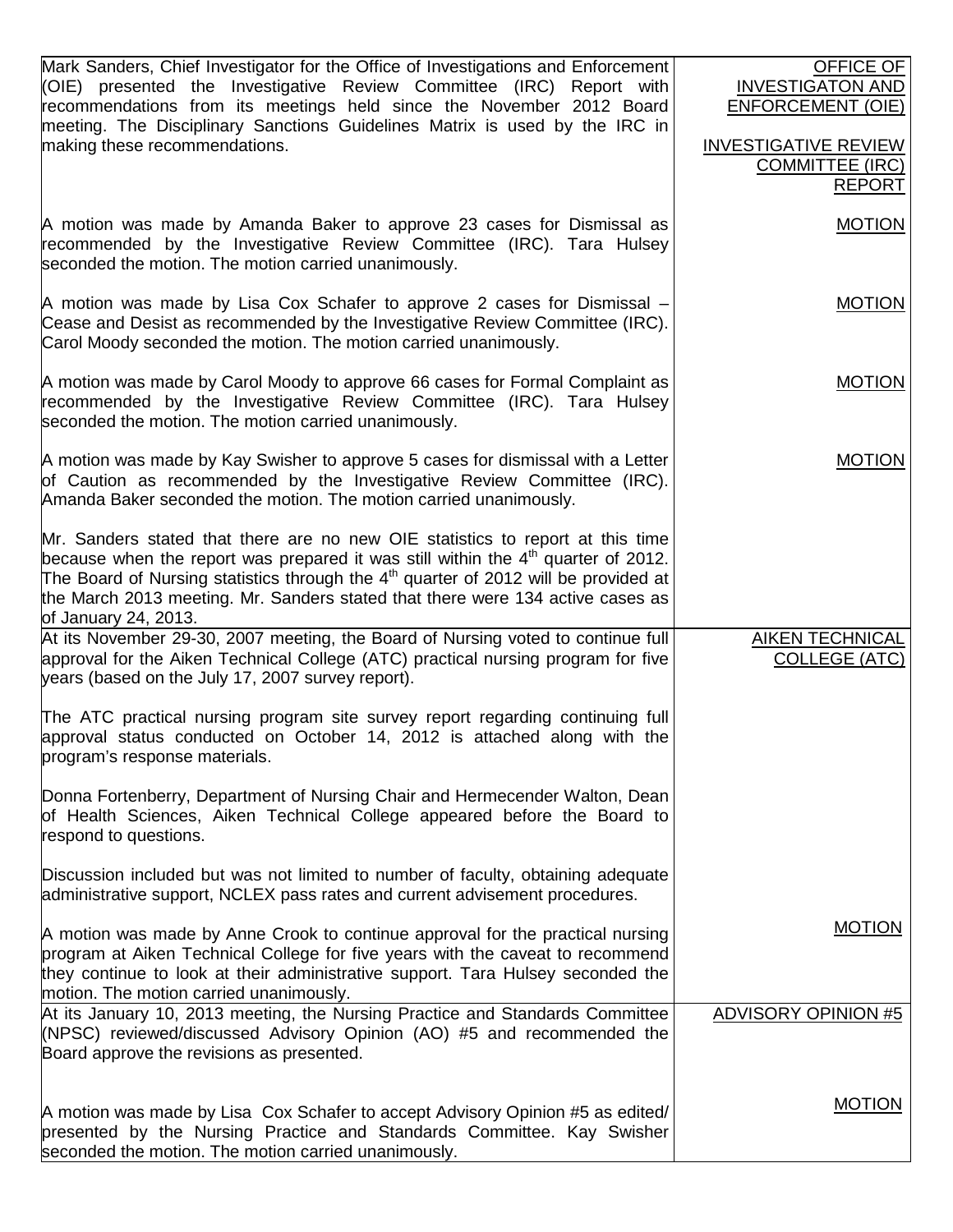| Dr. John Tomarchio appeared before the Board to request a waiver of the 45 mile<br>restriction for physician supervision of an APRN.                                                                                                                                                                                                                                                                                                                                                                                                      | <b>REQUEST FOR WAIVER</b><br>OF MILEAGE<br><b>RESTRICTION</b>                                                            |
|-------------------------------------------------------------------------------------------------------------------------------------------------------------------------------------------------------------------------------------------------------------------------------------------------------------------------------------------------------------------------------------------------------------------------------------------------------------------------------------------------------------------------------------------|--------------------------------------------------------------------------------------------------------------------------|
| Discussion included but was not limited to the practice setting, expectations of an<br>APRN working at the practice setting, the plan to hire APRN Aurelia Allen,<br>physician recruitment matters, length of the APRN employment contract,<br>telemedicine capabilities and the distance Dr. Tomarchio would be from Ms. Allen.                                                                                                                                                                                                          |                                                                                                                          |
| A motion was made by Lisa Cox Schafer to go into executive session for the<br>purpose of receiving legal counsel. Tara Hulsey seconded the motion. The motion<br>carried unanimously.                                                                                                                                                                                                                                                                                                                                                     | <b>MOTION</b>                                                                                                            |
| A motion was made Amanda Baker to leave executive session. Karen Hazzard<br>seconded the motion. The motion carried unanimously. No official actions were<br>taken during executive session.                                                                                                                                                                                                                                                                                                                                              | <b>MOTION</b>                                                                                                            |
| A motion was made by Amanda Baker to grant a waiver of the mileage restriction<br>to Dr. Tomarchio to be the exclusive supervisor for Aurelia Allen for a period of six<br>months with a return appearance to the Board after the first six months of the<br>contract. Tara Hulsey seconded the motion. The motion carried unanimously.                                                                                                                                                                                                   | <b>MOTION</b>                                                                                                            |
| Note: If approved by the Board of Nursing, the request must also be reviewed by<br>the Board of Medical Examiners. $(\frac{20.33}{20.33})$ (52) " When application is made for more<br>than three NP's, CNM's, or CNS's to practice with one physician, or when a NP, CNM, or CNS is<br>performing delegated medical acts in a practice site greater than forty-five miles from the<br>physician, the Board of Nursing and Board of Medical Examiners shall each review the<br>application to determine if adequate supervision exists.") |                                                                                                                          |
|                                                                                                                                                                                                                                                                                                                                                                                                                                                                                                                                           |                                                                                                                          |
| At its November 2012 meeting, the Board voted to table consideration of the<br>proposed AO related to disclosing private reprimands until the January 2013<br>meeting.                                                                                                                                                                                                                                                                                                                                                                    | <b>PROPOSED ADVISORY</b><br>OPINION - CLARIFICATION<br>OF PRIVATE REPRIMAND<br><b>DISCLOSURE</b>                         |
| A motion was made by Lisa Cox Schafer to go into executive session for the<br>purpose of receiving legal counsel. Karen Hazzard seconded the motion. The<br>motion carried unanimously. The Board asked that Nancy Murphy be present for<br>discussion during executive session.                                                                                                                                                                                                                                                          | <b>MOTION</b>                                                                                                            |
| A motion was made by Lisa Cox Schafer to leave executive session. Karen<br>Hazzard seconded the motion. The motion carried unanimously. No official actions<br>were taken during executive session.                                                                                                                                                                                                                                                                                                                                       | <b>MOTION</b>                                                                                                            |
| Samuel McNutt stated that the Advisory Opinion was reviewed and that the item<br>will come back on the Board agenda at another time.                                                                                                                                                                                                                                                                                                                                                                                                      |                                                                                                                          |
| The NCSBN Midyear meeting has traditionally been attended by the Board<br>President and Administrator. The dates for the meeting are Monday, March 11<br>through Wednesday, March 13, 2013, in San Jose, CA. There is also a compact<br><b>NLCA</b> meeting Sunday.                                                                                                                                                                                                                                                                       | <b>PRESIDENT'S REPORT -</b><br><b>NATIONAL COUNCIL OF</b><br>STATE BOARDS OF<br><b>NURSING MIDYEAR</b><br><b>MEETING</b> |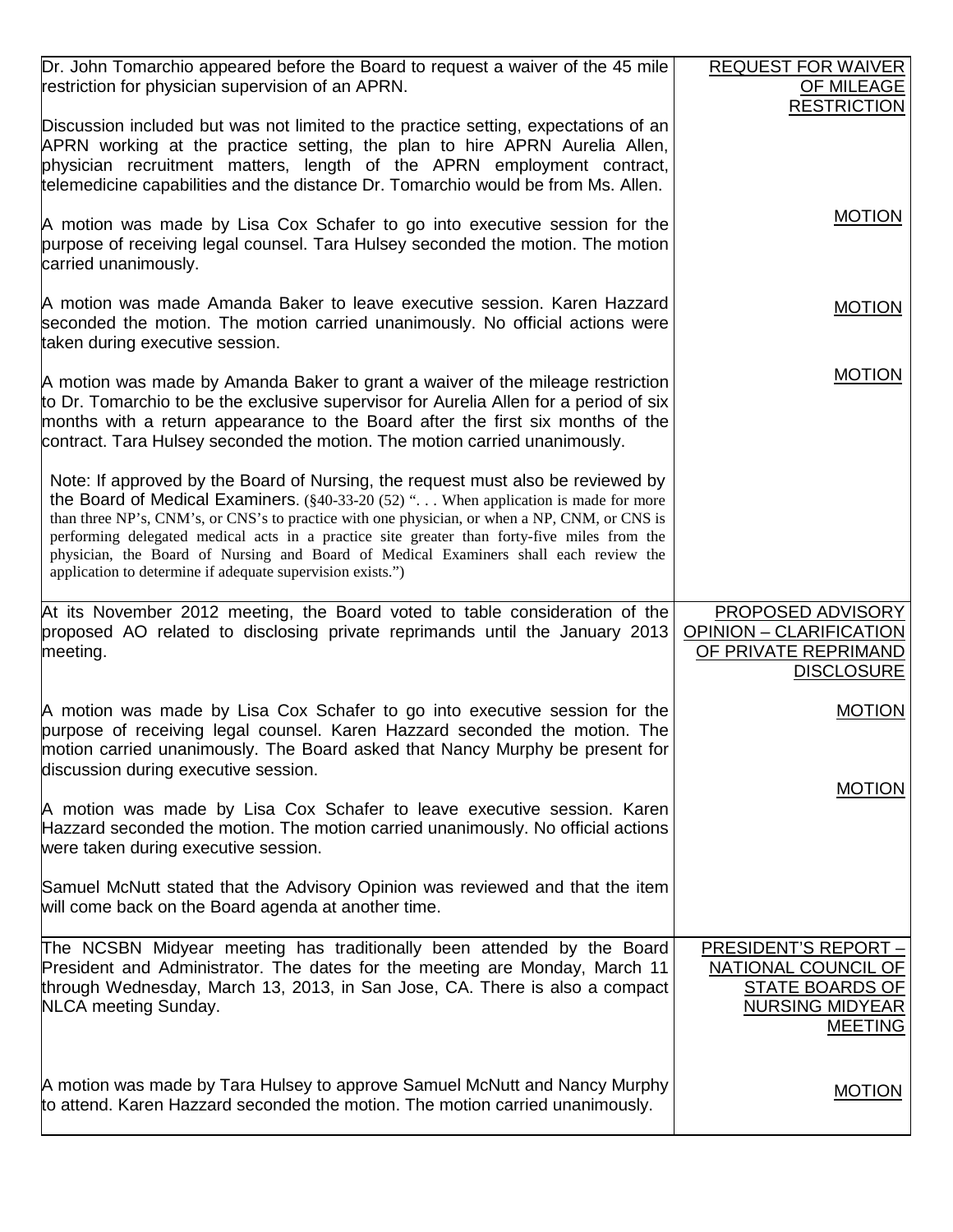| The Board's Bylaws subcommittee (members Carol Moody, Amanda Baker, and<br>Tara Hulsey) have reviewed the Advisory Committee on Nursing Bylaws and<br>determined there were no changes needed to the Bylaws.                                                                                                                        | <b>PRESIDENT'S REPORT -</b><br>ADVISORY COMMITTEE<br>ON NURSING BYLAWS                                 |
|-------------------------------------------------------------------------------------------------------------------------------------------------------------------------------------------------------------------------------------------------------------------------------------------------------------------------------------|--------------------------------------------------------------------------------------------------------|
| The Board has reviewed/ updated and approved all the committee bylaws to<br>include NPSC, ACON, and APC.                                                                                                                                                                                                                            | <b>PRESIDENT'S REPORT -</b><br><b>BOARD COMMITTEE</b><br><b>BYLAWS AND</b><br><b>GOVERNANCE</b>        |
| A motion was made by Carol Moody that all committees of the Board adhere to<br>their bylaws as written, including stipulations about membership, length of time<br>served, and leadership roles and governance. Amanda Baker seconded the<br>motion. The motion carried unanimously.                                                | <b>MOTION</b>                                                                                          |
| The Disciplinary Sanctions Guidelines matrix was approved at the November 2012<br>Board meeting. However, Nancy Murphy stated that the IRC has requested some<br>clarification regarding the matrix.                                                                                                                                | <b>ADMINISTRATOR'S</b><br><b>REPORT - DISCIPLINARY</b><br><b>SANCTIONS GUIDELINES</b><br><b>MATRIX</b> |
| First, the IRC requested the Board's direction regarding the inclusion of<br>investigative/prosecution costs on the Disciplinary Sanctions Guidelines matrix.                                                                                                                                                                       |                                                                                                        |
| Discussion included but was not limited to other Boards' inclusion of<br>investigative/prosecution costs, where the recouped costs would go, civil penalties<br>versus investigation costs, method of determining cost accrued, and accepting<br>affidavits of cost for Memoranda of Agreement (MOA) but not Consent<br>Agreements. |                                                                                                        |
| A motion was made by Karen Hazzard to accept the proposed reimbursement for<br>investigative costs and to authorize the Office of General Counsel to submit<br>affidavits along with disciplinary actions. Amanda Baker seconded the motion. The<br>motion carried with one nay.                                                    | <b>MOTION</b>                                                                                          |
| Discussion followed to include clarification that this would be for MOAs/ matters<br>coming to the Board and not for consent agreements. Ms. Coleman clarified that it<br>was for the Board level.                                                                                                                                  | <b>MOTION</b>                                                                                          |
| A motion was made by Anne Crook that if reimbursements are not paid, then there<br>would be the same assessment as not paying fines, which would be administrative<br>suspension. Tara Hulsey seconded the motion. The motion carried unanimously.                                                                                  |                                                                                                        |
| Secondly, the IRC requested clarification regarding case fine range on the<br>Disciplinary Sanctions Guidelines Matrix, specifically in cases with multiple<br>sanctions. The IRC wanted to know whether they should combine the civil<br>penalties for each sanction or whether the Board had a maximum amount to<br>sanction.     |                                                                                                        |
| Discussion included but was not limited to the current fine minimum and maximum<br>for individual sanctions and possible civil penalty caps to implement.                                                                                                                                                                           |                                                                                                        |
| A motion was made by Carol Moody that when there are multiple infractions to<br>leave it to the discretion of the IRC to decide how to assess the degree of civil<br>penalty, whether to combine civil penalties or go with the highest infraction. Lisa<br>Cox Schafer seconded the motion. The motion carried unanimously.        | <b>MOTION</b>                                                                                          |
| Finally, the IRC requested clarification of item ME4 on the Disciplinary Sanctions<br>Guidelines Matrix, specifically whether probation should be mandatory as its listed                                                                                                                                                           |                                                                                                        |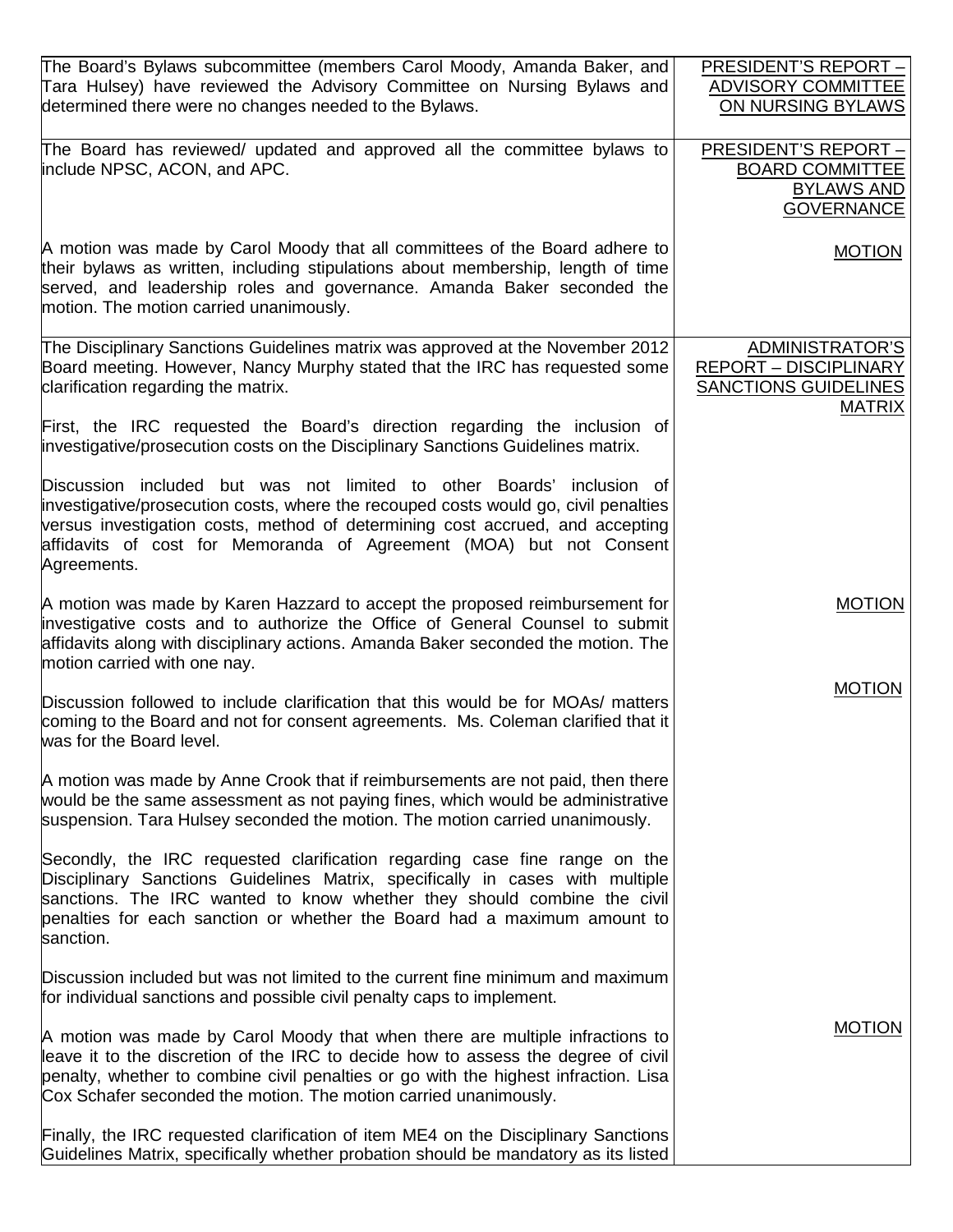| now or be a discretionary asterisk for that item. The Board stated to leave the item<br>as is.                                                                                                                                                                                                                                                                                |                                                                                                   |
|-------------------------------------------------------------------------------------------------------------------------------------------------------------------------------------------------------------------------------------------------------------------------------------------------------------------------------------------------------------------------------|---------------------------------------------------------------------------------------------------|
| Nancy Murphy reminded the Board that it is important they complete their 2013<br>Statements of Economic Interests before the deadline. The Board was presented<br>with information regarding filing their 2013 Statement of Economic Interests.                                                                                                                               | ADMINISTRATOR'S<br><b>REPORT - 2013</b><br><b>STATEMENT OF</b><br><b>ECONOMIC INTERESTS</b>       |
| Nancy Murphy presented the IRC's request for approval for Amanda J. Mills and<br>Alda Glyne Sommer to serve as public members for the IRC meetings and for<br>Kristy Speronis to join the staff membership of the IRC.                                                                                                                                                        | ADMINISTRATOR'S<br><b>REPORT - INVESTIGATIVE</b><br><b>REVIEW COMMITTEE</b><br><b>COMPOSITION</b> |
| Discussion included but was not limited to the current composition of the IRC and<br>rotating public members for each meeting.                                                                                                                                                                                                                                                |                                                                                                   |
| A motion was made by Tara Hulsey to approve all three additional members to the<br>IRC. Kay Swisher seconded the motion. The motion carried unanimously.                                                                                                                                                                                                                      | <b>MOTION</b>                                                                                     |
| Respondents appeared before the Board to request modifications to their Consent<br>Agreements or Board orders. The Board also reviewed Memoranda of Agreement<br>stipulating to violations of the Nurse Practice Act to determine disciplinary actions.                                                                                                                       | HEARINGS/APPEARANCES                                                                              |
| Lisa Cox Schafer recused herself from the proceedings. A quorum was still<br>present.                                                                                                                                                                                                                                                                                         |                                                                                                   |
| In Case # 2009-233, Respondent signed a Memorandum of Agreement (MOA)<br>and waived the right to a panel hearing. Respondent was represented by<br>Stephanie Weissenstein, Esq.                                                                                                                                                                                               |                                                                                                   |
| A motion was made by Carol Moody to go into executive session. Tara Hulsey<br>seconded the motion. The motion carried unanimously.                                                                                                                                                                                                                                            | <b>MOTION</b>                                                                                     |
| A motion was made by Carol Moody to leave executive session. Karen Hazzard<br>seconded the motion. The motion carried unanimously. No official actions were<br>taken during executive session.                                                                                                                                                                                | <b>MOTION</b>                                                                                     |
| In Case # 2009-233, a motion was made by Kay Swisher to issue a private<br>reprimand and to require completion of three courses -- Legal Aspects, Medication<br>Documentation and Critical Thinking -- within six months of the reprimand. No civil<br>penalty will be assessed. Carol Moody seconded the motion. The motion carried<br>with the recusal of Lisa Cox Schafer. | <b>MOTION</b>                                                                                     |
| In Case # 2012-107, Respondent signed a Memorandum of Agreement (MOA)<br>and waived the right to a panel hearing. Respondent was represented by Jessica<br>H. Lerer, Esq.                                                                                                                                                                                                     |                                                                                                   |
| A motion was made by Carol Moody to go into executive session. Tara Hulsey<br>seconded the motion. The motion carried unanimously.                                                                                                                                                                                                                                            | <b>MOTION</b>                                                                                     |
| A motion was made by James Mallory to leave executive session. Kay Swisher<br>seconded the motion. The motion carried unanimously. No official actions were<br>taken during executive session.                                                                                                                                                                                | <b>MOTION</b>                                                                                     |
|                                                                                                                                                                                                                                                                                                                                                                               | <b>MOTION</b>                                                                                     |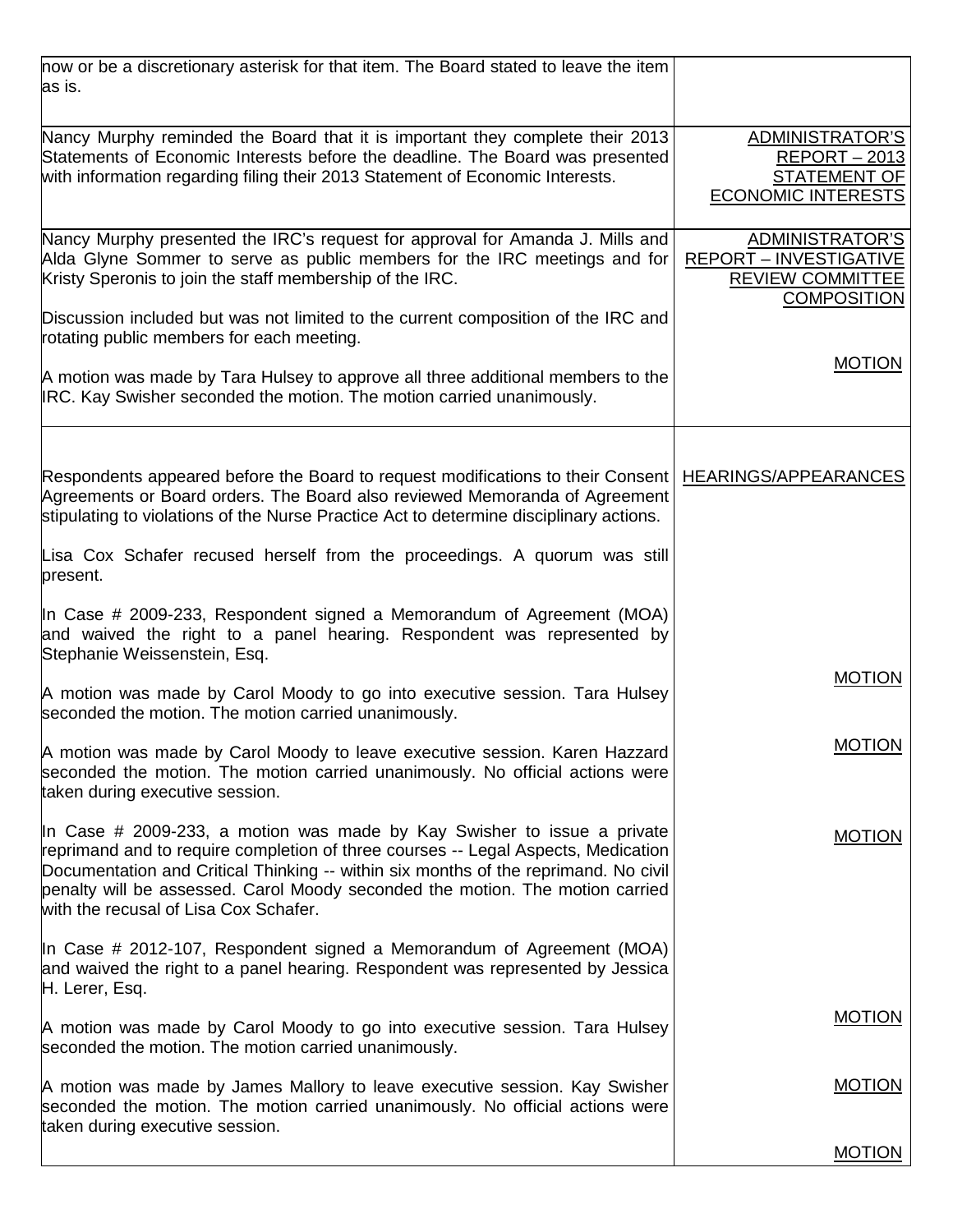| In Case # 2012-107, a motion was made by Tara Hulsey to issue a Letter of<br>Caution. Amanda Baker seconded the motion. The motion carried unanimously.                                                                                                                                                                                                                                                                                                            |               |
|--------------------------------------------------------------------------------------------------------------------------------------------------------------------------------------------------------------------------------------------------------------------------------------------------------------------------------------------------------------------------------------------------------------------------------------------------------------------|---------------|
| In Case # 2011-331, Respondent signed a Memorandum of Agreement (MOA)<br>and waived the right to a panel hearing. Respondent was aware of his/her right to<br>legal counsel and waived that right. Respondent appeared but was not<br>represented by legal counsel.                                                                                                                                                                                                |               |
| A motion was made by Carol Moody to go into executive session for the purpose<br>of receiving legal counsel. Kay Swisher seconded the motion. The motion carried<br>unanimously.                                                                                                                                                                                                                                                                                   | <b>MOTION</b> |
| A motion was made by Carol Moody to leave executive session. Amanda Baker<br>seconded the motion. The motion carried unanimously. No official actions were<br>taken during executive session.                                                                                                                                                                                                                                                                      | <b>MOTION</b> |
| In Case # 2011-331, a motion was made by Amanda Baker to accept the MOA<br>with a private reprimand. Tara Hulsey seconded the motion. The motion carried<br>unanimously.                                                                                                                                                                                                                                                                                           | <b>MOTION</b> |
| In Case # 2011-25, Respondent signed a Memorandum of Agreement (MOA) and<br>waived the right to a panel hearing. Respondent was aware of his/her right to legal<br>counsel and waived that right. Respondent appeared but was not represented by<br>legal counsel.                                                                                                                                                                                                 |               |
| In Case # 2011-25, a motion was made by Lisa Cox Schafer to accept the<br>physician as the supervising licensee, that respondent continues in RPP and as<br>outlined by the physician's agreement of no prescriptive privileges or access to<br>controlled substances, and to incorporate all other terms of the Consent<br>Agreement that were referred to. Tara Hulsey seconded the motion. The motion<br>carried unanimously.                                   | <b>MOTION</b> |
| A respondent appeared before the Board to request information from his/her<br>original Consent Agreement be redacted, to request a worksite approval for a<br>specified CRNA to supervise and to have a two year narcotics restriction reduced<br>to one year. Respondent was represented by T. Micah Leddy, Esq.                                                                                                                                                  |               |
| A motion was made by Lisa Cox Schafer to go into executive session for the<br>purpose of receiving legal counsel. Carol Moody seconded the motion. The motion<br>carried unanimously.                                                                                                                                                                                                                                                                              | <b>MOTION</b> |
| A motion was made by Lisa Cox Schafer to leave executive session. Tara Hulsey<br>seconded the motion. The motion carried unanimously. No official actions were<br>taken during executive session.                                                                                                                                                                                                                                                                  | <b>MOTION</b> |
| A motion was made by Lisa Cox Schafer to grant the request to redact paragraph<br>five of the original Consent Order, to deny the request for the specified CRNA<br>supervisor and recommend respondent return to the Board once a new physician<br>is on site and is in agreement to supervise practice, and to deny the request to<br>reduce the two year narcotics restriction to one year. Carol Moody seconded the<br>motion. The motion carried unanimously. | <b>MOTION</b> |
| Carol Moody recused herself from the proceedings. A quorum was still present.                                                                                                                                                                                                                                                                                                                                                                                      |               |
| In Case # 2012-518; 2012-71, Respondent requested to modify an existing final<br>order/consent agreement. Respondent was aware of his/her right to legal counsel                                                                                                                                                                                                                                                                                                   |               |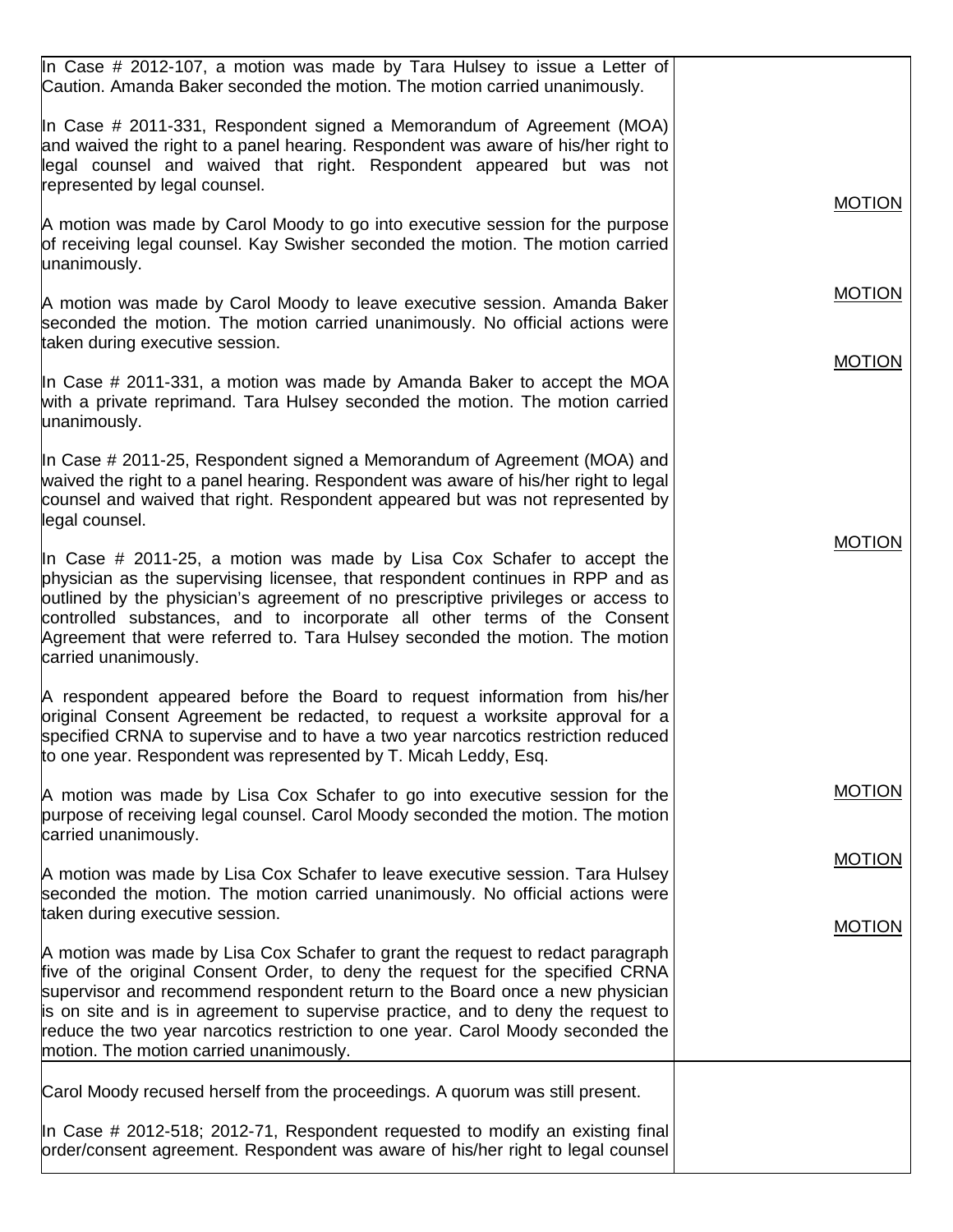| and waived that right. Respondent appeared but was not represented by legal<br>counsel.                                                                                                                                                                                                                                                                                                                                                                        |               |
|----------------------------------------------------------------------------------------------------------------------------------------------------------------------------------------------------------------------------------------------------------------------------------------------------------------------------------------------------------------------------------------------------------------------------------------------------------------|---------------|
| A motion was made by Lisa Cox Schafer to go into executive session for the<br>purpose of receiving legal counsel. Tara Hulsey seconded the motion. The motion<br>carried unanimously.                                                                                                                                                                                                                                                                          | <b>MOTION</b> |
|                                                                                                                                                                                                                                                                                                                                                                                                                                                                | <b>MOTION</b> |
| A motion was made by Tara Hulsey to leave executive session. Kay Swisher<br>seconded the motion. The motion carried unanimously. No official actions were<br>taken during executive session.                                                                                                                                                                                                                                                                   | <b>MOTION</b> |
| In Case # 2012-518; 2012-71, a motion was made by Karen Hazzard to accept<br>and modify the terms of the agreement only in regards to the payment terms of the<br>\$1500 civil penalty addressed in paragraph 1a of the Consent Agreement for 2012.<br>Said payment is to be paid within one year of securing employment, and all other<br>conditions remain in effect. Anne Crook seconded the motion. The motion carried<br>with the recusal of Carol Moody. |               |
| In Case # 2012-517; 2011-20, Respondent requested to modify an existing final<br>order/consent agreement. Respondent was aware of his/her right to legal counsel<br>and waived that right. Respondent appeared but was not represented by legal<br>counsel.                                                                                                                                                                                                    |               |
| In Case # 2012-517; 2011-20, a motion was made by Carol Moody to grant the<br>request to lift the narcotics restriction. Tara Hulsey seconded the motion. The<br>motion carried unanimously.                                                                                                                                                                                                                                                                   | <b>MOTION</b> |
| Lisa Cox Schafer recused herself from the proceedings. A quorum was still<br>present.                                                                                                                                                                                                                                                                                                                                                                          |               |
| In Case # 2012-516; 2008-362, Respondent requested to modify an existing final<br>order/consent agreement. Respondent was aware of his/her right to legal counsel<br>and waived that right. Respondent appeared but was not represented by legal<br>counsel.                                                                                                                                                                                                   |               |
| A motion was made by Kay Swisher to go into executive session for the purpose of<br>receiving legal counsel. Karen Hazzard seconded the motion. The motion carried<br>unanimously.                                                                                                                                                                                                                                                                             | <b>MOTION</b> |
| A motion was made by Kay Swisher to leave executive session. Karen Hazzard<br>seconded the motion. The motion carried unanimously. No official actions were<br>taken during executive session.                                                                                                                                                                                                                                                                 | <b>MOTION</b> |
| In Case # 2012-516; 2008-362, a motion was made by Tara Hulsey to release the<br>respondent from RPP. Anne Crook seconded the motion. The motion carried with<br>one nay and the recusal of Lisa Cox Schafer.                                                                                                                                                                                                                                                  | <b>MOTION</b> |
| In Case # 2012-519; 2003-527, Respondent requested to modify an existing final<br>order/consent agreement. Respondent was aware of his/her right to legal counsel<br>and waived that right. Respondent appeared but was not represented by legal<br>counsel.                                                                                                                                                                                                   | <b>MOTION</b> |
| A motion was made by Carol Moody to go into executive session for the purpose<br>of receiving legal counsel. Karen Hazzard seconded the motion. The motion<br>carried unanimously.                                                                                                                                                                                                                                                                             |               |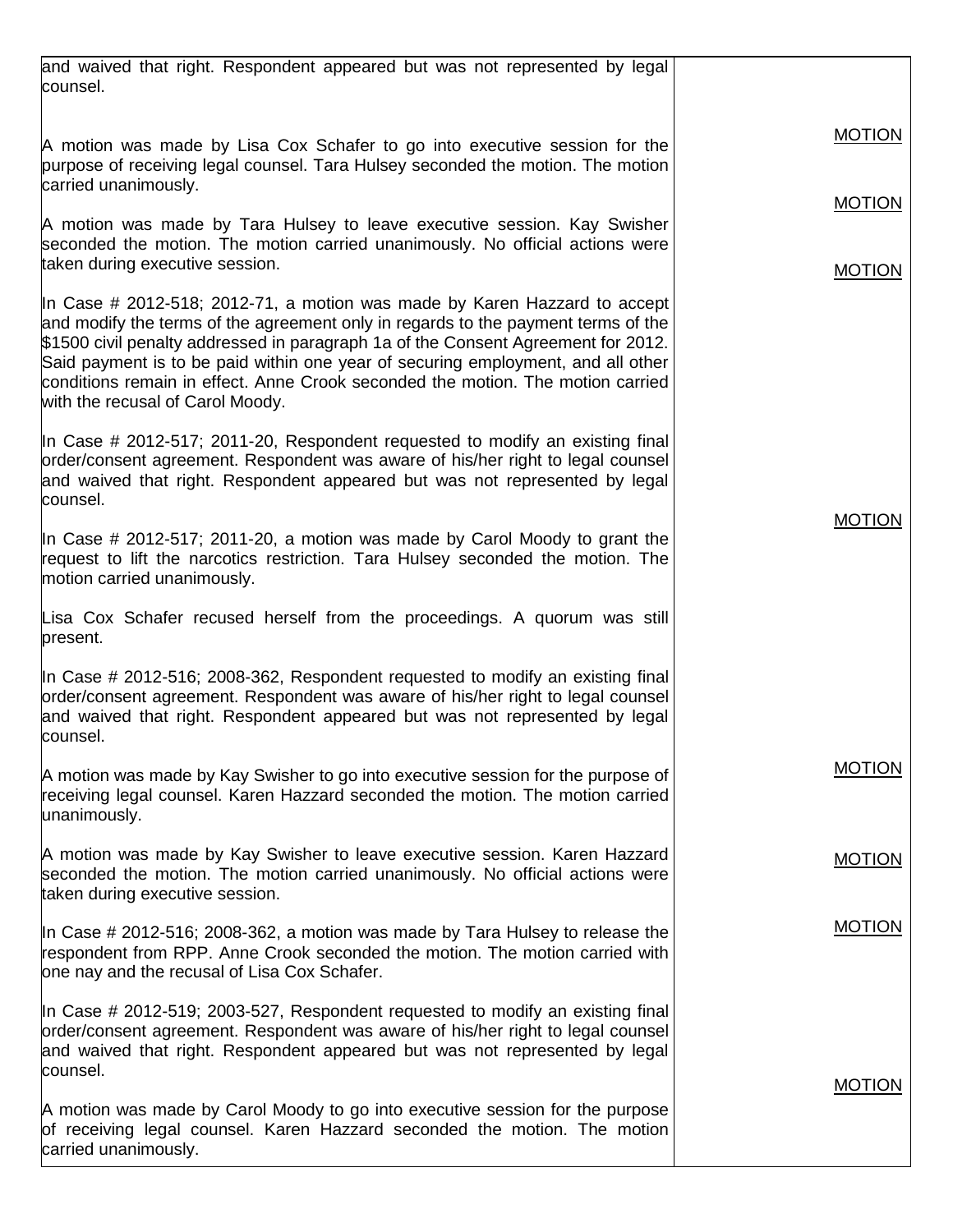|                                                                                                                                                                                                                                                                                                                                                                                                                                                      | <b>MOTION</b>                                                                                                         |
|------------------------------------------------------------------------------------------------------------------------------------------------------------------------------------------------------------------------------------------------------------------------------------------------------------------------------------------------------------------------------------------------------------------------------------------------------|-----------------------------------------------------------------------------------------------------------------------|
| A motion was made by Lisa Cox Schafer to leave executive session. Karen<br>Hazzard seconded the motion. The motion carried unanimously. No official actions<br>were taken during executive session.                                                                                                                                                                                                                                                  |                                                                                                                       |
| In Case # 2012-519; 2003-527, a motion was made by Kay Swisher to lift the<br>narcotics restrictions. Tara Hulsey seconded the motion. The motion carried<br>unanimously.                                                                                                                                                                                                                                                                            | <b>MOTION</b>                                                                                                         |
| Lisa Cox Schafer recused herself from the proceedings. A quorum was still<br>present.                                                                                                                                                                                                                                                                                                                                                                |                                                                                                                       |
| In Case # 2012-515; 2008-137, Respondent appeared before the Board to comply<br>with the order that he/she appear before the Board six months from the date of<br>obtaining employment. Respondent was aware of his/her right to legal counsel<br>and waived that right. Respondent appeared but was not represented by legal<br>counsel.                                                                                                            |                                                                                                                       |
| In Case # 2012-515; 2008-137, the respondent's report was accepted and no<br>motion was made.                                                                                                                                                                                                                                                                                                                                                        |                                                                                                                       |
| NCSBN has provided the proposed 2014 NCLEX-PN Test Plan for member board<br>feedback with a request for executive session discussion for purposes of exam<br>security.                                                                                                                                                                                                                                                                               | <b>ADMINISTRATOR'S</b><br><b>REPORT - PROPOSED</b><br>2014 NCLEX-PN TEST<br><b>PLAN (EXECUTIVE</b><br><b>SESSION)</b> |
| A motion was made by Kay Swisher to go into executive session. Tara Hulsey<br>seconded the motion. The motion carried unanimously. The Board asked that<br>Nancy Murphy be present for discussion during executive session.                                                                                                                                                                                                                          | <b>MOTION</b>                                                                                                         |
| A motion was made by Tara Hulsey to leave executive session. James Mallory<br>seconded the motion. The motion carried unanimously. No official actions were<br>taken during executive session.                                                                                                                                                                                                                                                       | <b>MOTION</b>                                                                                                         |
| Nancy Murphy stated that NCSBN would like for her to attend the new executive<br>officer orientation.                                                                                                                                                                                                                                                                                                                                                | ADMINISTRATOR'S<br><b>REPORT - NEW</b><br><b>EXECUTIVE OFFICER</b><br><b>ORIENTATION</b>                              |
| A motion was made by Anne Crook to allow Nancy Murphy to attend the<br>orientation. Tara Hulsey seconded the motion. The motion carried unanimously.                                                                                                                                                                                                                                                                                                 | <b>MOTION</b>                                                                                                         |
| At its January 2013 meeting, the NPSC voted to recommend the Board approve a<br>collaborative task force, comprised of the Pharmacy Board, the Board of Medical<br>Examiners and the Nursing Board, to meet regarding pain management to include<br>the use of Ketamine, Fentanyl and off-label drug use in pain management. The<br>NPSC requested that consideration be given for Amanda Baker, Cynthia Williams<br>and Lena Warner to participate. | ADMINISTRATOR'S<br>REPORT-<br><b>COLLABORATIVE TASK</b><br><b>FORCE TO DISCUSS PAIN</b><br><b>MANAGEMENT</b>          |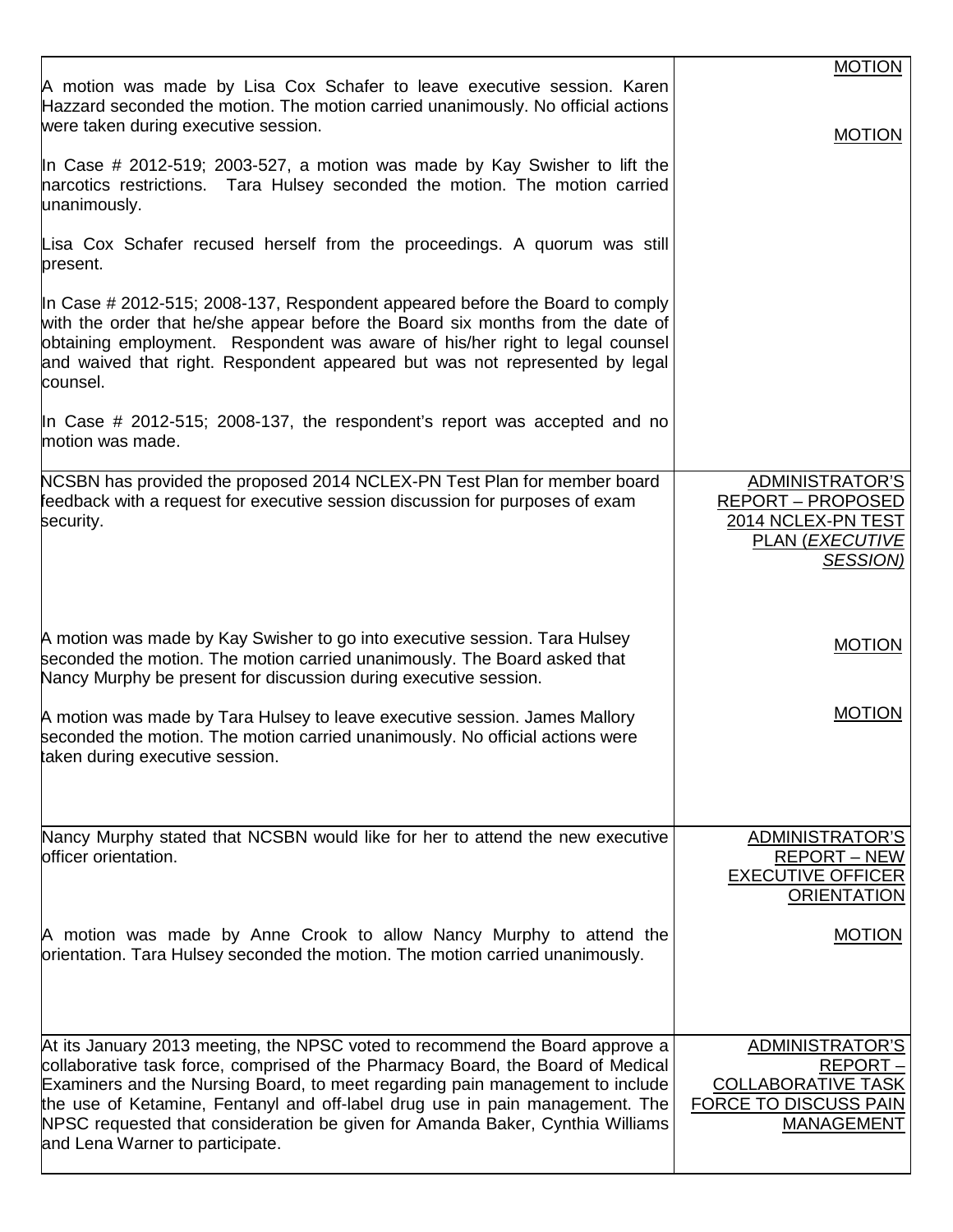| A motion was made by Anne Crook to support the formation of a collaborative task<br>force for pain management and off-label medications and to have Amanda Baker,<br>Cynthia Williams and Lena Warner as their representatives. Tara Hulsey seconded<br>the motion. The motion carried unanimously. | <b>MOTION</b>                               |
|-----------------------------------------------------------------------------------------------------------------------------------------------------------------------------------------------------------------------------------------------------------------------------------------------------|---------------------------------------------|
| A motion was made by Anne Crook to move the Licensure item of regarding Model<br>Rules to Friday's agenda due to the lateness of the hour. Kay Swisher seconded<br>the motion. The motion carried unanimously.                                                                                      | <b>MOTION</b>                               |
| A motion was made by Carol Moody to go into executive session for the purpose<br>of receiving legal counsel to include discussion of contractual obligations arising<br>from a contractual relationship with RPP. Karen Hazzard seconded the motion.<br>The motion carried unanimously.             | <b>MOTION</b>                               |
| A motion was made by Kay Swisher to leave executive session. Carol Moody<br>seconded the motion. The motion carried unanimously. No official actions were<br>taken during executive session.                                                                                                        | <b>MOTION</b>                               |
| A motion was made by Carol Moody to adjourn the meeting on January 24, 2013<br>at 6:30 p.m. Karen Hazzard seconded the motion. The motion carried<br>unanimously.                                                                                                                                   | <b>MOTION TO ADJOURN</b>                    |
| Friday, January 25, 2013                                                                                                                                                                                                                                                                            |                                             |
| At the January 24, 2013 meeting, the Board voted to accept Advisory Opinion #5<br>as presented. However, it was brought to the Board's attention that two of the<br>references at the end of the Advisory Opinion were outdated.                                                                    | <b>ADVISORY OPINION #5</b>                  |
| Discussion included but was not limited to removing the references at the end of<br>the AO, as other AOs do not include references.                                                                                                                                                                 |                                             |
| A motion was made by Carol Moody to remove the outdated references from<br>Advisory Opinion #5. Amanda Baker seconded the motion. The motion carried<br>unanimously.                                                                                                                                | <b>MOTION</b>                               |
| The Board reviewed the proposed revisions made to the Nurse Licensure<br>Compact Model Rules and Regulations as presented.                                                                                                                                                                          | <b>COMPACT MODEL RULES</b><br><b>UPDATE</b> |
| Discussion included but was not limited to the model rules and regulation changes,<br>applying these model changes to the Nurse Practice Act, and introducing these<br>changes to the legislative session.                                                                                          |                                             |
| A motion was made by Carol Moody to accept the Nurse Licensure Compact<br>modifications as presented and to move forward in the state of South Carolina<br>with these regulations. Amanda Baker seconded the motion. The motion carried<br>unanimously.                                             | <b>MOTION</b>                               |
|                                                                                                                                                                                                                                                                                                     | <b>HEARINGS/APPLICATIONS</b>                |
| The Board reviewed initial, reactivation and reinstatement licensure applications<br>with "yes" responses to questions regarding criminal convictions, discipline in<br>another state and discipline by employers. In addition, the Board reviewed a                                                |                                             |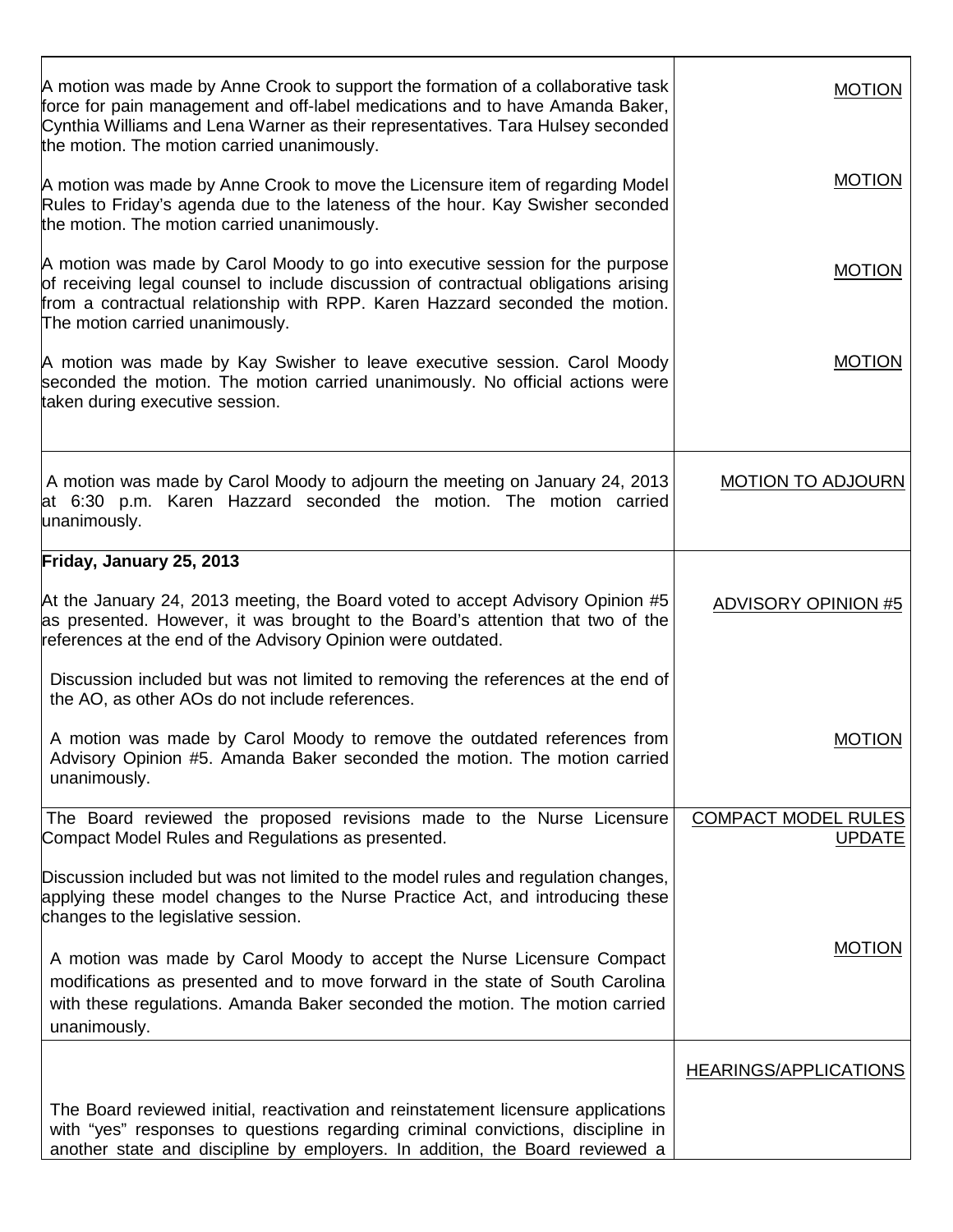| licensed practical nurse (LPN) equivalency/examination application.                                                                                                                                                                                                                                                                                                                                                                      |                                                     |
|------------------------------------------------------------------------------------------------------------------------------------------------------------------------------------------------------------------------------------------------------------------------------------------------------------------------------------------------------------------------------------------------------------------------------------------|-----------------------------------------------------|
| An applicant for licensure as an advanced practice registered nurse (APRN) by<br>update application appeared before the Board regarding both his/her "yes"<br>responses to application questions regarding employer discipline, complaints and<br>a recently-signed Consent Agreement. Respondent was aware of his/her right to<br>legal counsel and waived that right. Respondent appeared but was not<br>represented by legal counsel. |                                                     |
| A motion was made by Amanda Baker to approve the applicant for an APRN<br>license. Anne Crook seconded the motion. The motion carried unanimously.                                                                                                                                                                                                                                                                                       | <b>MOTION</b>                                       |
| An applicant for licensure as an LPN by examination/equivalency appeared before<br>the Board regarding his/her LPN equivalency application. Respondent was aware<br>of his/her right to legal counsel and waived that right. Respondent appeared but<br>was not represented by legal counsel.                                                                                                                                            |                                                     |
| A motion was made by Lisa Cox Schafer to allow the applicant to proceed with the<br>PN licensure exam. Karen Hazzard seconded the motion. The motion carried<br>unanimously.                                                                                                                                                                                                                                                             | <b>MOTION</b>                                       |
| An applicant for licensure as a licensed practical nurse by endorsement appeared<br>before the Board regarding his/her "yes" responses to questions regarding<br>employer discipline. Respondent was aware of his/her right to legal counsel and<br>waived that right. Respondent appeared but was not represented by legal counsel.                                                                                                     |                                                     |
| A motion was made by Lisa Cox Schafer to go into executive session for the<br>purpose of receiving legal counsel. Amanda Baker seconded the motion. The<br>motion carried unanimously.                                                                                                                                                                                                                                                   | <b>MOTION</b>                                       |
| A motion was made by Lisa Cox Schafer to leave executive session. Kay Swisher<br>seconded the motion. The motion carried unanimously. No official actions were<br>taken during executive session.                                                                                                                                                                                                                                        | <b>MOTION</b>                                       |
| A motion was made by Amanda Baker to approve the LPN license for<br>endorsement contingent upon the completion of two courses $-$ a Medication<br>Administration and Medication Documentation course within 90 days. Carol Moody<br>seconded the motion. The motion carried unanimously.                                                                                                                                                 | <b>MOTION</b>                                       |
| In Case # 2011-102, Respondent did not appear due to inclement weather and a<br>continuance was discussed for an appearance at the March meeting.                                                                                                                                                                                                                                                                                        |                                                     |
| James Mallory recused himself as having previously worked with South Carolina<br>State University (SCSU). A quorum was still present.                                                                                                                                                                                                                                                                                                    | <b>SOUTH CAROLINA STATE</b><br>UNIVERSITY - NURSING |
| At its July 26, 2012 meeting, the Board met with South Carolina State SCSU to<br>discuss their plan for voluntarily closing their generic nursing degree program. At<br>the July 26, 2012 meeting, the Board made the ruling to accept the proposal for<br>voluntary closure with the following modifications to SCSU's proposal:                                                                                                        | PROGRAM STATUS<br><b>UPDATE</b>                     |
| Withdraw nursing as a major degree option, effective Fall 2012, which<br>means to cease matriculation of incoming freshmen and rising sophomores<br>with intended major of nursing, effective Fall 2012<br>For all rising juniors and seniors:                                                                                                                                                                                           |                                                     |
| Review all previous ATI scores for nursing courses taken in the<br>$\circ$<br>previous academic year to ensure a minimum of Level 2                                                                                                                                                                                                                                                                                                      |                                                     |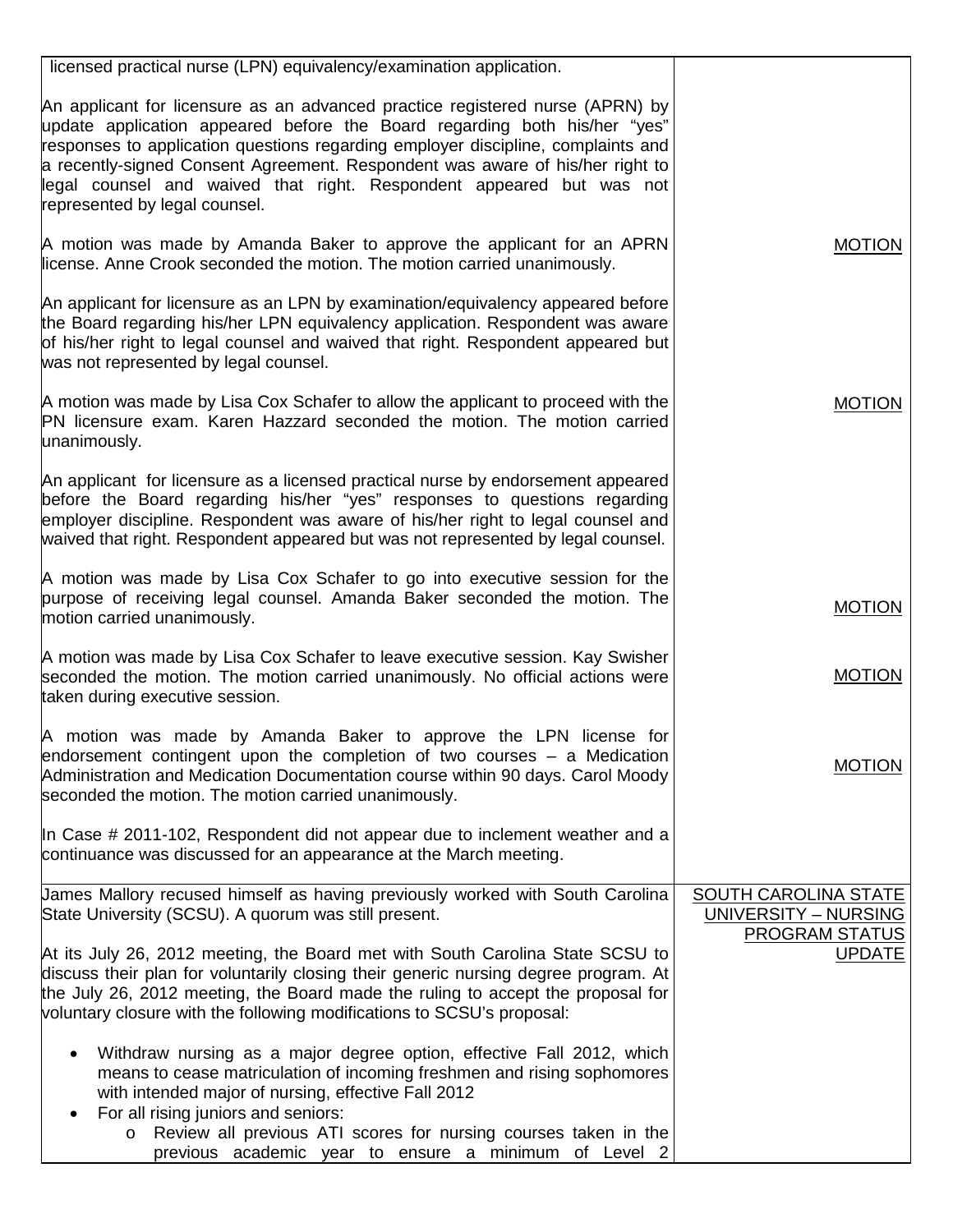performance in all courses; and

- o Review all academic records for these students to ensure compliance with all stated admission criteria for upper division admission.
- o Following reviews, any students who have not satisfied the minimum score of 2 on the ATI and stated admission criteria for upper division shall not progress in the nursing program.

Based on these recommendations, the Board recommended that voluntary closure be moved to December 2014. The Board asked that SCSU return to the Board in September to provide an update and a written report detailing the following:

- Efforts to assist in the transfer of students
- List of names of all students who transferred to approved nursing programs
- Efforts to maintain custody and control of existing student records

On August 13, 2012, SCSU requested a follow-up meeting for the Board to discuss the impact of the academic audit of students admitted into the Upper Division in the College of Nursing.

At the August 15, 2012 meeting, the Board modified the July 26, 2012 ruling as follows:

- 1) All Upper Division students who scored below the national mean on the ATI Pharmacology exam are required to repeat the Pharmacology class in the Fall 2012 semester. These students must re-test by the end of the Fall 2012 semester and achieve the national mean or higher in order to progress in the nursing program; and
- 2) All Upper Division students who scored below Level 2 on any ATI exam, other than Pharmacology, are required to remediate through specific programs to be offered by SCSU and re-test in all deficient areas by the end of the Fall 2012 semester. Students must achieve a Level 2 on all content areas tested in order to progress in the nursing program.

All other terms set forth in the Board's July 26, 2012 ruling remain in effect.

At the September 2012 Board of Nursing meeting, Dr. Cynthia Warrick, Interim President, South Carolina State University and Stanley Harris, Interim Chair, Department of Nursing appeared before the Board to present the written report as requested in the July meeting and answer the Board's questions.

Discussion included but was not limited to the transfer and placement of freshmen and sophomore students, ATI testing, remediation courses, faculty teaching loads and student commitment.

A motion was made by Carol Moody to accept the information presented by South Carolina State University and to have the school return to the Board in January 2013 to thoroughly present their findings and progression. Anne Crook seconded the motion. The motion carried with the recusal of James Mallory.

Dr. Cynthia Warrick, Interim President and Stanley Harris, Interim Chair, Department of Nursing, South Carolina State University appeared before the Board to present a report on student ATI exam scores and to update the Board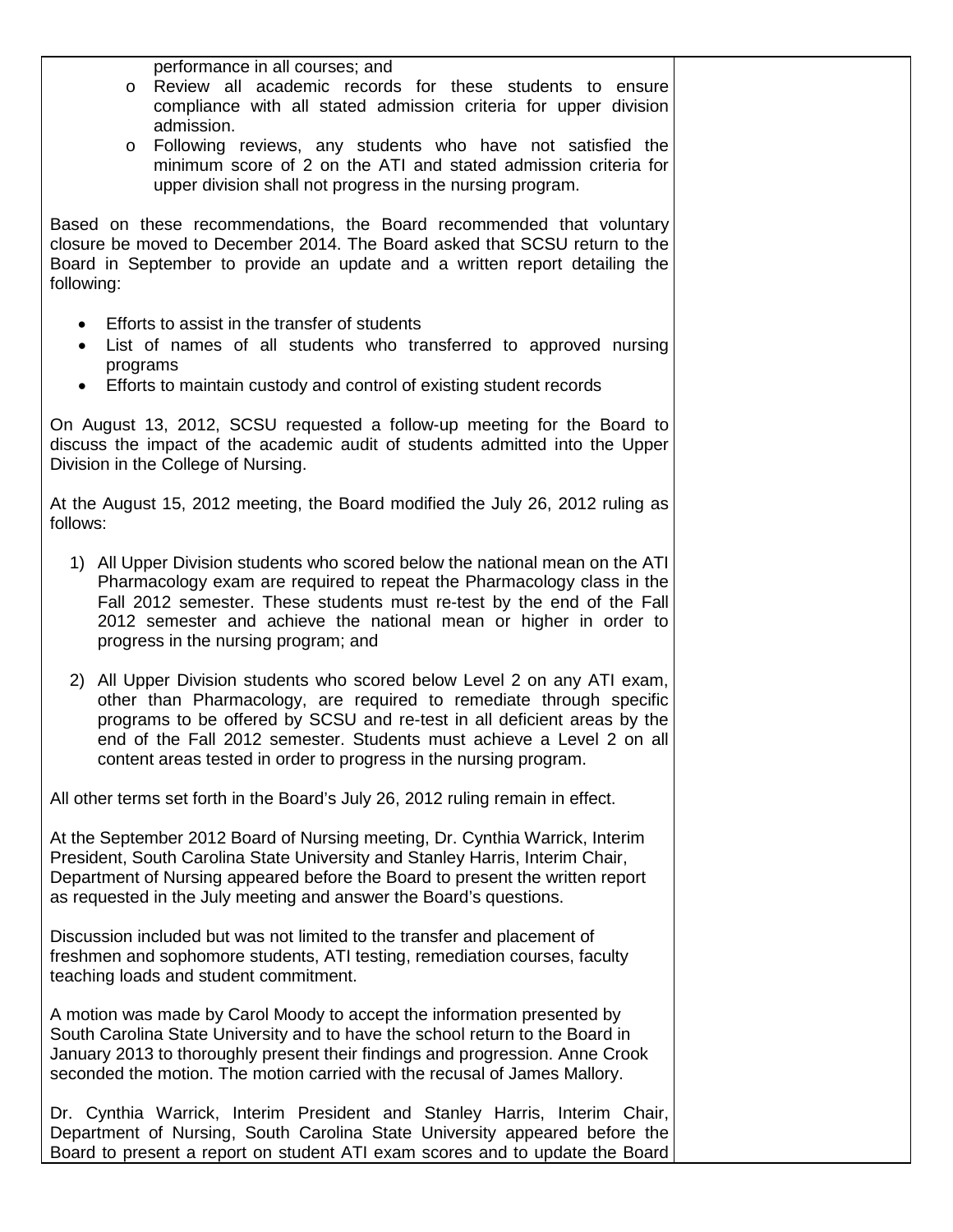| on their program/ faculty status.                                                                                                                                                                                                                                                                                                                                                                                                                                                                                                                                                                                                                                                                                                                                                                                                                                                                                    |                              |
|----------------------------------------------------------------------------------------------------------------------------------------------------------------------------------------------------------------------------------------------------------------------------------------------------------------------------------------------------------------------------------------------------------------------------------------------------------------------------------------------------------------------------------------------------------------------------------------------------------------------------------------------------------------------------------------------------------------------------------------------------------------------------------------------------------------------------------------------------------------------------------------------------------------------|------------------------------|
| Discussion included but was not limited to the number of students SCSU allowed<br>to progress, the national mean versus Level I pharmacology scores, not<br>progressing those students who did not meet the pharmacology national mean<br>score, the resignation of the obstetric faculty member, the plan for the obstetrics<br>didactic/ clinical instruction and the assistance received from the Orangeburg-<br>Calhoun Technical College and the Orangeburg Regional Medical Center,<br>faculty/student ratio, the use of simulation versus clinicals, and plans for those<br>students who progressed below the pharmacology national mean. The Board<br>asked that SCSU update their report with the revised number of students who will<br>progress, specific information regarding the students pharmacology ATI score in<br>relation to the pharmacology national mean and present it at the March meeting. |                              |
| The Board reviewed initial, reinstatement and reactivation licensure applications<br>with "yes" responses to questions regarding criminal convictions, discipline in<br>another state and discipline by employers.                                                                                                                                                                                                                                                                                                                                                                                                                                                                                                                                                                                                                                                                                                   | <b>HEARINGS/APPLICATIONS</b> |
| An applicant for licensure as a registered nurse by endorsement appeared before<br>the Board regarding his/her "yes" responses to questions regarding criminal<br>convictions. Respondent was aware of his/her right to legal counsel and waived<br>that right. Respondent appeared but was not represented by legal counsel.                                                                                                                                                                                                                                                                                                                                                                                                                                                                                                                                                                                        |                              |
| A motion was made by Anne Crook to allow the applicant to be endorsed in South<br>Carolina. Kay Swisher seconded the motion. The motion carried unanimously.                                                                                                                                                                                                                                                                                                                                                                                                                                                                                                                                                                                                                                                                                                                                                         | <b>MOTION</b>                |
| An applicant for licensure as a registered nurse by reactivation appeared before<br>the Board regarding his/her "yes" responses to questions regarding criminal<br>convictions and action by another Board. Respondent was aware of his/her right to<br>legal counsel and waived that right. Respondent appeared but was not<br>represented by legal counsel.                                                                                                                                                                                                                                                                                                                                                                                                                                                                                                                                                        |                              |
| A motion was made by Amanda Baker to go into executive session for the purpose<br>of receiving legal counsel. Lisa Cox Schafer seconded the motion. The motion<br>carried unanimously.                                                                                                                                                                                                                                                                                                                                                                                                                                                                                                                                                                                                                                                                                                                               | <b>MOTION</b>                |
| A motion was made by Kay Swisher to leave executive session. Amanda Baker<br>seconded the motion. The motion carried unanimously. No official actions were<br>taken during executive session.                                                                                                                                                                                                                                                                                                                                                                                                                                                                                                                                                                                                                                                                                                                        | <b>MOTION</b>                |
| A motion was made by Amanda Baker to deny the request for RN licensure<br>reactivation based on South Carolina regulation 91-2 B.4 which states that a<br>license in the new home state under pending investigation of a former home state<br>shall be held in abeyance and other applicable time periods shall be stayed until<br>resolution of a pending investigation. After the investigation concludes in the other<br>state, the applicant may reapply. Karen Hazzard seconded the motion. The motion<br>carried unanimously.                                                                                                                                                                                                                                                                                                                                                                                  | <b>MOTION</b>                |
| An applicant for licensure as a licensed practical nurse by reinstatement appeared<br>before the Board regarding the criminal background check information received by<br>the Board and failure to report conviction(s) on previous applications. Respondent<br>was aware of his/her right to legal counsel and waived that right. Respondent<br>appeared but was not represented by legal counsel.                                                                                                                                                                                                                                                                                                                                                                                                                                                                                                                  |                              |
| A motion was made by Kay Swisher to go into executive session for the purpose of                                                                                                                                                                                                                                                                                                                                                                                                                                                                                                                                                                                                                                                                                                                                                                                                                                     | <b>MOTION</b>                |